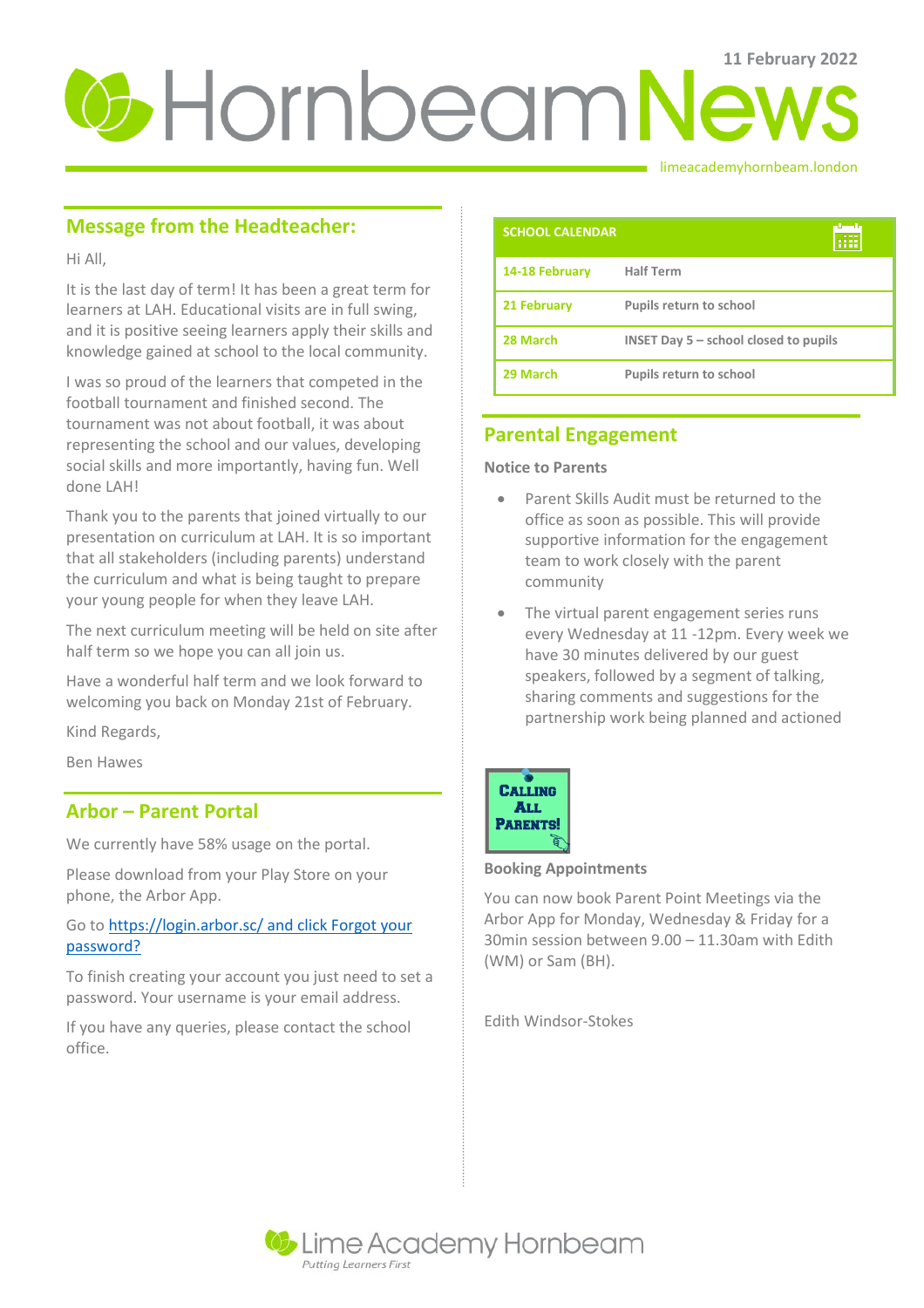## **Learning @ BFH – Maroon Class**

Maroon Class pupils have been out of this world this term, engaging in intergalactic learning about worlds far beyond our own. We have read space and planet



themed books and shown our comprehension skills by doing colourful semantics and blanks level questions in class together. Our numeracy skills have



taken us to infinity and beyond as we have been extending our knowledge of number. We can't forget our space-themed cooking (ask for our recipe on space shuttle brownies!), explosive space experiments in science and modern life skills to help us here on earth! We have been blown away by Lucy, our drama teacher, who has been in class each week running sessions on "Jack and the Beanstalk".



The mild earth weather has helped us enjoy the playground space and Maroon Class have proved they have star quality this half term! We are ready to launch into learning once again in Spring half term 2

## **Learning @ WM – Fox Class**

This week 13W and 18W attended Topgolf. Golf was a sport some of our learners had not played before and it was great seeing how well they did for the first time! All learners were in small groups, in their own bays. Learners competed against each other, but also were competing against peers from other groups, discussing who scored the highest. It was lovely seeing both classes engaged and enjoying their time. After golf, learners had their lunch their while having a lovely conversation.



The school was grateful to have a dance instructor visit the school this week to help us celebrate Chinese New Year. The students were given props which are also Chinese symbols to were taught how to perform a choreographed dance. The sessions were very enjoyable for everyone!



It was mental health awareness week and classes have been taking part in a range of related activities. Some students attended a sensory session in the hall where they experimented with different textures. The aim was to have students explore how different textiles can help them improve their sense of wellbeing. They had so much fun!